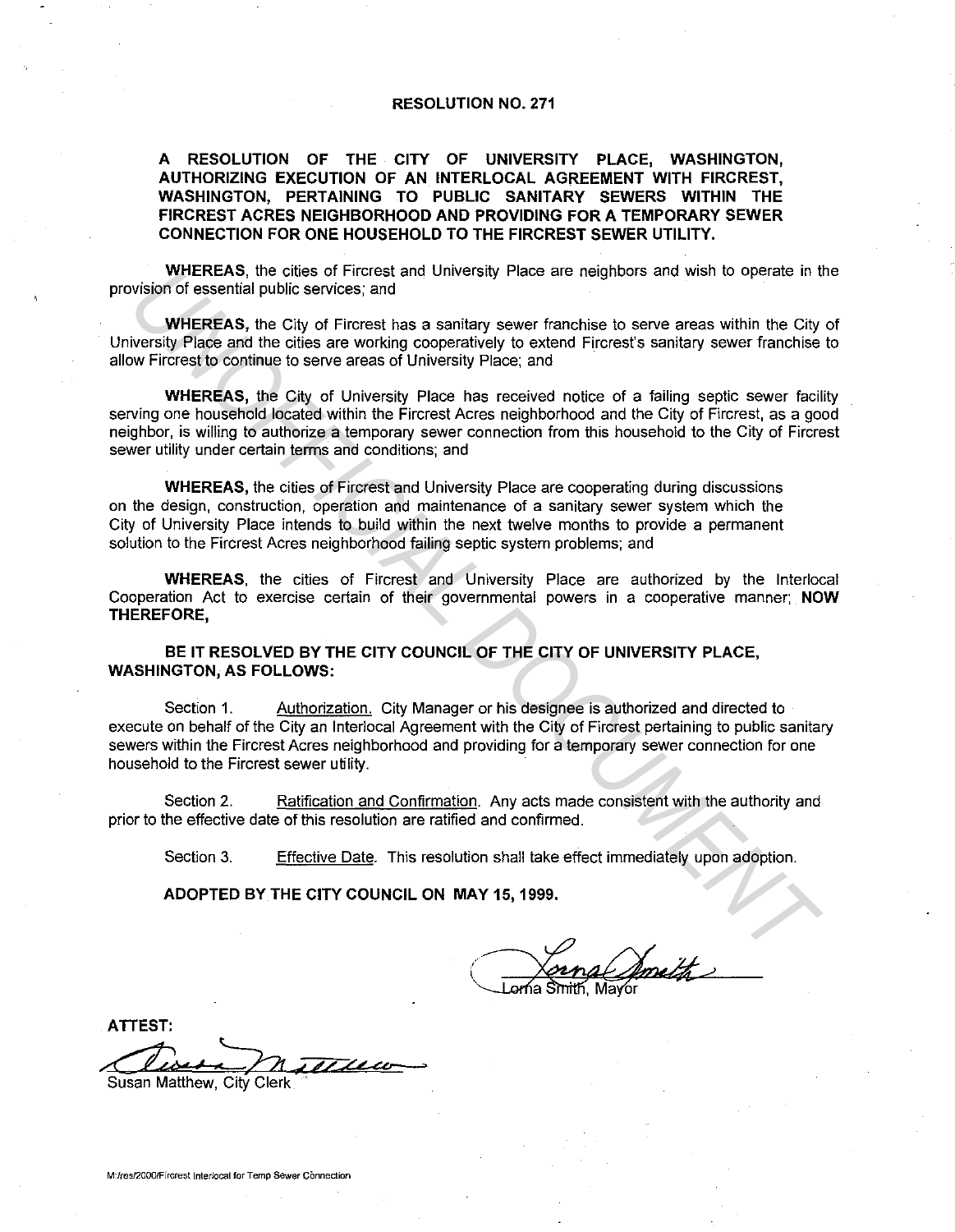**AN INTERLOCAL AGREEMENT BETWEEN THE CITIES OF FIRCREST, WASHINGTON, AND UNIVERSITY PLACE, WASHINGTON, PERTAINING TO PUBLIC SANITARY SEWERS WITHIN THE FIRCREST ACRES NEIGHBORHOOD AND PROVIDING FOR A TEMPORARY CONNECTION FOR ONE HOUSEHOLD TO THE FIRCREST SEWER UTILITY** 

WHEREAS, the Cities of Fircrest and University Place are neighbors and wish to cooperate in the provision of essential public services; and

WHEREAS, the City of Fircrest has a sanitary sewer franchise to serve areas within the City of University Place; and

WHEREAS, the Cities of Fircrest and University Place are working cooperatively to extend Fircrest's sanitary sewer franchise to allow Fircrest to continue to serve areas of the City of University Place; and

WHEREAS, the City of University Place has received notice of a failing septic sewer facility serving one household located within the Fircrest Acres neighborhood;

WHEREAS, the City of Fircrest, as a good neighbor, is willing to authorize a temporary sewer connection from this household to the City of Fircrest sewer utility under certain terms and conditions; and

WHEREAS, the Cities of Fircrest and University Place are cooperating during discussions on the design, build, operation and maintenance of a sewer system which the City of University Place intends to build within the next twelve months in the Fircrest Acres neighborhood to provide a permanent solution to the recurrent problem of failing private septic systems within the Fircrest Acres neighborhood; and WHEREAS, the City of Fircrest has a sanitary sewer franchise to serve areas within the<br>
UNIVERVIRIENCS, the City of Ericrest and University Place are working cooperatively to<br>
extend Fircrests' sanitay sever franchise to a

WHEREAS, the Cities of Fircrest and University Place are authorized by the lnterlocal Cooperation Act to exercise certain of their governmental powers in a cooperative manner; NOW THEREFORE

The Cities of Fircrest and University Place agree as follows:

Section 1. Authorizing a Temporary Sewer Connection Permitting a Private Household to Connect to the Fircrest Sewer Utility.

The property that is the subject of this Agreement is more particularly described as follows: Tax Parcel Number 386010 058 0

Lot 21, Block 3, Replat of a Portion of Fircrest Acres, recorded under Pierce Count Auditor's Fee Number 1482172.

The Cities of Fircrest and University Place agree that they will permit the owners of a household located at 6302 -35th Street West, University Place, Washington, to connect to the Fircrest sewer utility under the following terms and conditions:

- (A) The homeowner at the homeowner's sole expense shall obtain all necessary right of way and construction permits from the Cities of Fircrest and University Place and pay all applicable fees; and
- (B) The homeowner shall be allowed to make and continue this connection until a public sewer system is available; and
- (C) The homeowner shall agree in writing in a form acceptable to the City Attorneys as a condition of any permits issued by either Fircrest or University Place in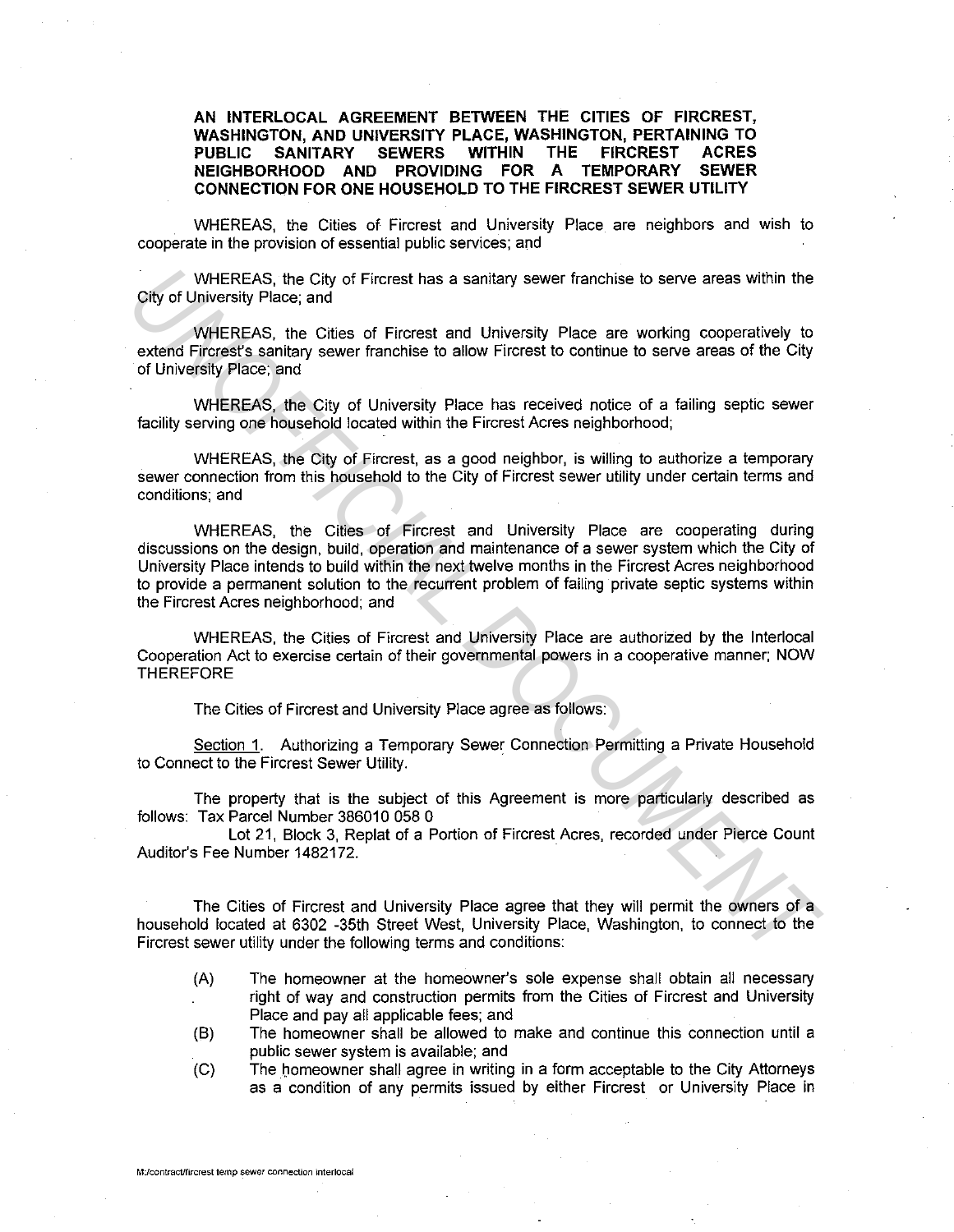connection with this Agreement that the owner shall abide by all terms and conditions imposed by this lnterlocal Agreement; and

- (D) The homeowner shall temporarily connect to the Fircrest Sewer Utility through a privately owned sewer line located in either the Sunrise Lane (63rd Avenue West) or 35<sup>th</sup> Street West rights-of-way, provided that the owner submit satisfactory assurances to both Fircrest and University Place that the homeowner has received authorization to hook up to this line; and
- (E) The homeowner shall agree in writing as a condition of the continuance of the sewer connection to abide by all pretreatment regulations and any ordinances of either the City of Fircrest or the City of Tacoma that the City of Fircrest may deem appropriate; and
- (F) The homeowner shall agree that this Agreement and any documents relating to the issuance of permits in the execution of this Agreement shall run with the land and be binding on himself, his heirs, successors and assigns; and
- (G) The homeowner agrees to disconnect from the privately owned sanitary sewer line which in turn is connected to the Fircrest sewer utility at such time as a public sewer system is available; and
- (H) The Cities of Fircrest and University Place will have to receive adequate assurances from the Department of Ecology in a form acceptable to the Public Works Director for each City that the Department authorizes this connection to a privately owned sanitary sewer line; and
- (I) In the event that the City of University Place can not, as a result of the homeowner's action, provide the connection to a public sewer system constructed by or on behalf of the City of University Place and which generally serves the Fircrest Acres neighborhood, the homeowner must, at his sole expense provide such connection, within fifteen days of being notified by letter sent via First Class Mail through the United States Postal Service to the address stated above that the sewer system is operational and a connection is possible; and effer the City of Ficrosta that the City of Ficrost and<br>the me proportine; and<br>the me comeonwer stall agree that this Agreement and any documents relation<br>the issuance of permilis in the execution of this Agreement shall r
	- (J) The homeowner agrees to pay all connection charges, system development charges, latecomers fees, etc., as may be authorized by Federal, State, County or local laws, ordinances or regulations relating to the connection to the sewer system constructed by the City of University Place; the City of University Place agrees to cap its capital recovery fee at \$7 ,500.; and
	- (K) Homeowner shall expressly agree to indemnify and hold the Cities of Fircrest and University Place harmless from any damages incurred as a result of this agreement; and
	- (L) Homeowner shall abide by all applicable laws, regulations and standards either presently established or hereinafter adopted by either Fircrest or University Place pertaining to sanitary sewer service.

Section 2. Authorizing Further Interlocal Cooperation Regarding a Sewer System.

The Cities of Fircrest and University Place agree that the Public Works Directors for each city shall continue to meet and plan for the construction of a gravity and/or low pressure sewerage system that the City of University Place intends to build in the Fircrest Acres neighborhood and which the parties intend will be connected to the Fircrest sewer utility. The Public Works Directors are directed to prepare a draft interlocal agreement for consideration by the City Councils of both cities pertaining to the operation and maintenance for this system.

Section 3. Directing the Clerk of the City of University Place to File and Record this lnterlocal Agreement.

The City Clerk of the City of University Place shall file a copy of this lnterlocal Agreement with the Pierce County Auditor. The City Clerk shall further record a copy of this Agreement